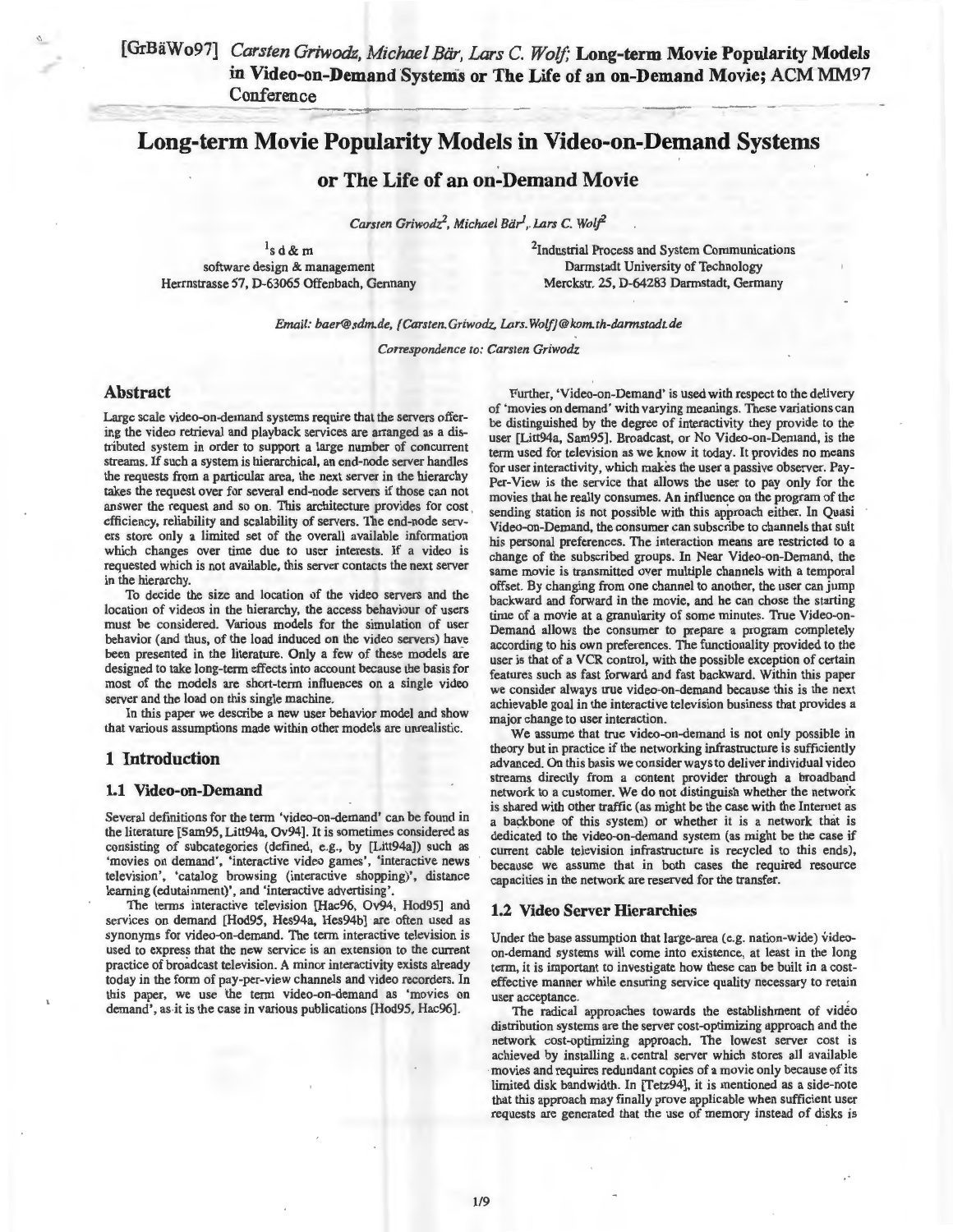Submitted Version

feasible. The lowest network cost is achieved by storing all videos at the users' sites. This is obviously never feasible due to storage capacity constraints.

Tree-shaped structures as in Figure 1 connect various users to a central server through interrnediate nodes. lf these interrnediate nodes have the capability for storing or caching data, we call the tree a server hierarchy. Hierarchies that involve caching are an approach that can be easily adopted in distribution networks as they are currently available for cable TV networks and for other distribution networks of telecom operators that may form the basis of video-on-demand systems. Nussbaumer et al. present in [Nuss95] a cost calculation for distributing video data along caching nodes in a distribution tree that connects the central site and the user sites. Their approach takes both storage and networking cost in account and calculates the level of the hierarchy at which a movie, given its popularity, should be stored in order to minimize the sum of these costs.

Graphs other than trees may be more appropriate as a solution to this problem. E.g., RedHi [Shah97] allows multiple parent nodes in a tree-like structure, which allows load balancing and a stability increase, and [Sheu97] considers an approach that builds queues of clients which serve other clients in order to reduce server load. However, the hierarchical approach has the easiest mapping to existing CATV or Telecom infrastructures.

In order to evaluate the effectiveness of caching and distribution strategies in such hierarchies, we need to investigate ways to reduce storage and networking costs, taking the behavior of the users into account. This implies that among the topics that have to be considered are storage capacities, network and storage bandwidth, which are relevant to costs, and delays or the probability for denial of service, which are relevant to acceptance, have to be considered.

In a simulation model, hit rates of specific movies are relevant. For short-term considerations, the Zipf-distribution [Nuss95] is the accepted model for hit probabilities. For the calculation of optimal results, a model based on this assumes that each movie is magically moved onto the server that is at the optimal position for the current hit probability of the movie, e.g., this is assumed to be done during off-peak hours.

We want to find viable approaches to video distribution and caching in a hierarchical system, which comprises the travelling of movies and not only the optimal placement. Thus, we can not simply subscribe to the generic possibilities for movie movement. Instead, we want to model long-term popularity of movies, which might allow for more efficient travelling of movies. We call these changes of movie popularity in time the life-cycle of the movie.

This analysis requires that we model user interaction on the level of individual users requesting single movies in a realistic order that is hardly smoothed by considering an abstract numbers base of users or by looking at a numbers base that is too large to provide the necessary details in behavior. Making an analysis and checking the behavior of a system model first on this level of detail may allow the replacement of the individual user and movie model to a more general one in more complex systems. As a starting point, however, it is necessary to have an accurate model to find inaccuracies in the considerations on the system model.

In order to understand this, we look at various sources of information induding but not limited to earlier literature. In extension of the earlier results, we give evidence that the day-today changes in rental probability of specific movies results in major exchange of movie titles in a cache-based algorithm which assumes that low-load hours can be used to update videos according to the findings of the previous high-load period. These changes are also presented in section 4.1. Thus, we propose a simulation model which takes into account the hit rate changes of movies located in systems with few customers, e.g. caching head-end servers.

#### 1.3 Outline of the Paper

In the next section we discuss related work on user behavior models. In Section 3 we consider data sources that can be used for verification of video models, and introduce the data used for our study. In Section 4 we verify that the information derived from our various data sources is both consistent and supports earlier results. We present also the reasons why a long-term video development must be considered rather than a single-day model and present our doubts that these earlier results can provide the basis for a simulation model of long-term video development. In Section 5 we present a new model for the simulation of movie life cydes induding the randomness by adding simple user modeling. Finally, we give a summary and an outlook on future work.

## 2 Related Work

Various approaches towards modeling the load of video servers have been proposed in the literature. Usually, there are no simulation models which consider how much interaction might take place from the point of the user. Rather, an analysis is performed to derive the worst case situation that a server (or network) can cope with. One approach is the modeling of single video streams as they are accessed and played. This is generally done in order to understand how the operation of a single machine or duster of machines can be optimized. Little and Venkatesh take this approach in [Litt94b] with the goal of optimizing disk 1/0 operations in a single system. Their approach is to build an analytical model for access probabilities based on the work by Ramarao and Ramamoorthy [Ram91]. In [Tew95], Tewari et al. optimize the 1/0 utilization in a server duster and use Poisson processes to model the user accesses to the server, with the mean value chosen according to Little's Law [Litt61]. Golubchik et al. investigate in [Gol96] means for sharing video streams in a videoon-demand systems that holds when VCR controls are permitted to the user. Their user model is analytic and assumes a Poisson arrival process. Their analysis does not need long-term movie development.



Figure 1: Hierarchical video-on-demand system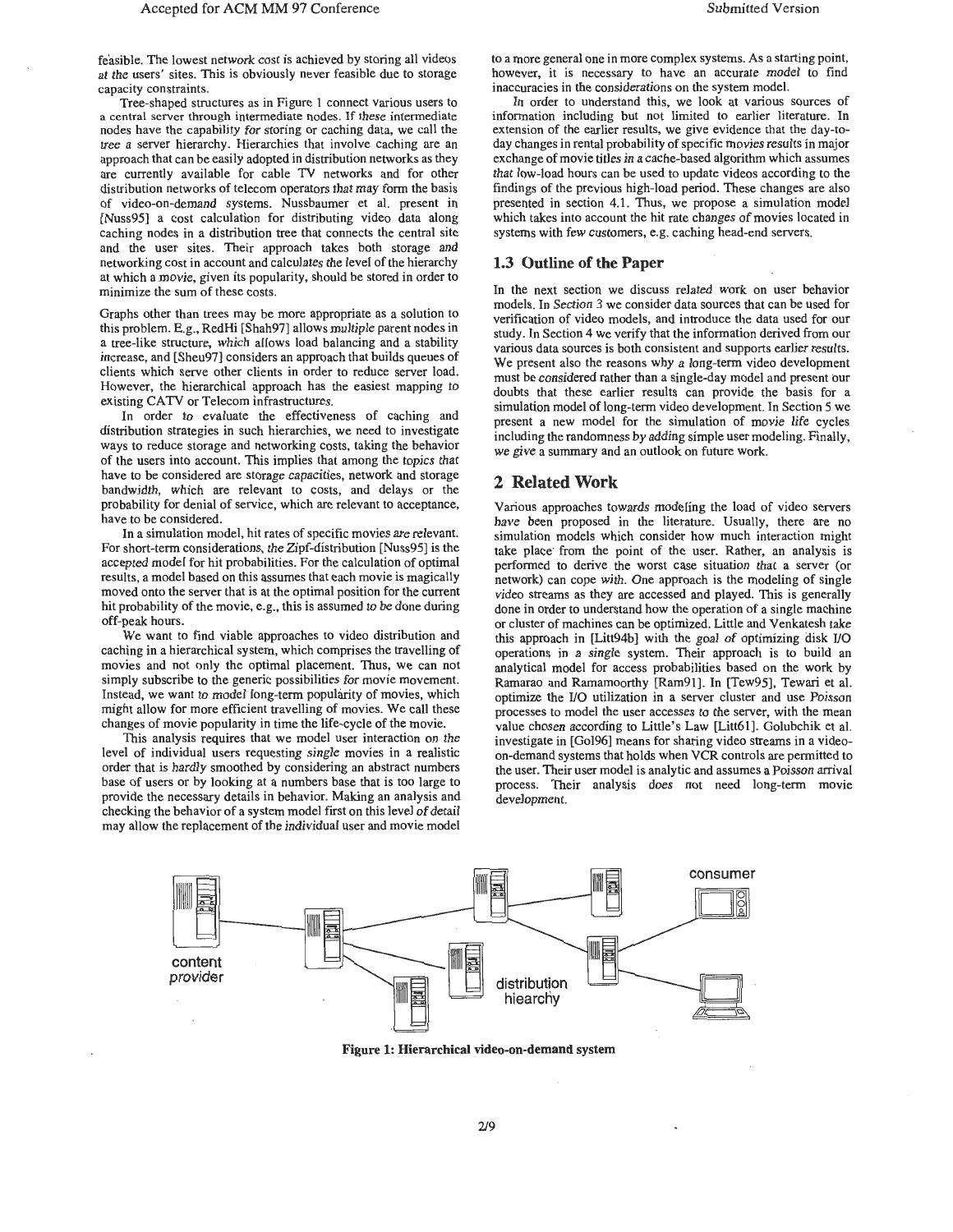

Figure 2: Data from the Video Woche

These approaches are useful for optimizing playout, stacks or disk operations in a system, but neither take user interaction into account once that a movie is playing nor do they *try* to model the play time of a single clip in any way.

The modeling of VCR commands requires a model that includes modeling of user habits in applying these VCR Operations. Dan and Sitaram analyze in [Dan95] the caching of data in a single server or server cluster under various interactive workloads and models information such as access skew (the distribution of requests on stored clips), the clip length distribution and the viewing time. While they do not consider the aging of individual movies, because they still need a short-term model, they consider the distribution of hits on the available videos and chose the Zipf distribution to model the video popularity. Nussbaumer, aiming at optimizing caching in a single server system or cluster, also assumes the Zipf distribution [Chen92] to model video popularity [Nuss95]. The distribution of videos or blocks of videos over multiple machines for load-levelling or availability purposes has been investigated in [Bern96].

Barnett et al. [Bar95] aim at minimizing the·storage costs in a distributed system and apply caching mechanisms to do this. This requires the kind of long-term analysis we also discuss in this paper. They base their considerations for long-term popularity (in the absence of freely available video-on-demand trial results) on numbers from CD sales. The model they derive is a double exponential curve for the distribution of user accesses on videos and a movie popularity development with only one raising and one declining side. They evaluate various caching strategies. From our findings based on movie rentals, their approach is not able to model the user behavior in video-on-demand systems correctly. Data derived from a video rental store and from video rental magazines which are compared in Figure 3 show that such smoothness in popularity changes is only achieved for !arge user communities.

In [Dan93], Dan and Sitaram try to add to the Zipf distribution a long-term dynamic change in time. They take into account that the distribution of movie rentals at a certain date can be approximated by the Zipf distribution but that the ranking among the movies is changing each day. Their approach for taking this into account is the ordering of the movies. The largest index of a movie is equivalent to the largest index in the Zipf distribution function and the largest probability assignment to this movie. For each day, they apply a permutation function to this ordered list. We show in section 4.3, that this approach is not useful to study caching in hierarchical distribution systems.

## 3 Sources of Data

In order to create a model of the user interest in movies, i.e. in order to model the movies' development, external information is required. A number of sources have been considered:

• Reports from trials: Unfortunately, there are no reports on

video-on-demand field trials publicly available that we know of.

- Cinema Visitor Numbers: The numbers of cinema visitors provide a source of information to model the initial user interest in new movies. This initial user interest could not be derived from movie rentals (see below) in the same quality because the number of copies for rental is limited. On the other hand the number of cinema visitors are not suitable for long-term modeling, because only the most favorite movies remain in the cinemas for a long time, and because only a limited number of movies is shown in the cinemas at a certain time.
- Literature: As described in Section 2, there are only few papers that consider the long-term development of movies. Furthermore, we were sceptical about the validity of the base assumptions and figures in the existing ones. In Section 4, we discuss the long-term models we found in the literature.
- Movie Magazines

A couple of these magazines publish a weekly ranking, e.g. a top!O ranking of the last week's TV, cinema or rental movies. Among the few that provide more information is in Germany the VideoWoche [Vidw96], which publishes weekly the top 100 movie rentals based upon the Media Control Index. This index is calculated from the rentals of about 1000 movie rental stores nationwide. In that way regional differences are hidden and a broad data base is used. This index has a major disadvantages: The ranking function is not publicly known, there is no guarantee that two movies with the same index value have the same number of rentals. Additionally, since only one data point per movie and week is available, smoothing effects take place.

While this information does not provide information on the user behavior, it is a good indication of movie development. As an example, the development of the movie "Highlander 3" is given in Figure 2 (note that the lowest rank is best in the right figure).

Movie Rental Store Numbers

Examining the rental numbers of a single rental store provides information about the probability of access of few users (some thousand) to a large base of movies. It considers completely unpopular movies as weil as long-runners, single-day highlights, and all of these mixed with brand new titles. This accounts for a realistic mixture of movies in various states of their developments, and for a realistic pattern of access to the individual titles as it may be the case in an on-demand system. The biggest problem with these numbers is that only popular movies which are available in multiple copies are useful for understanding the user behavior. Each copy of a movie on its own has a very unclear development of rentals/day.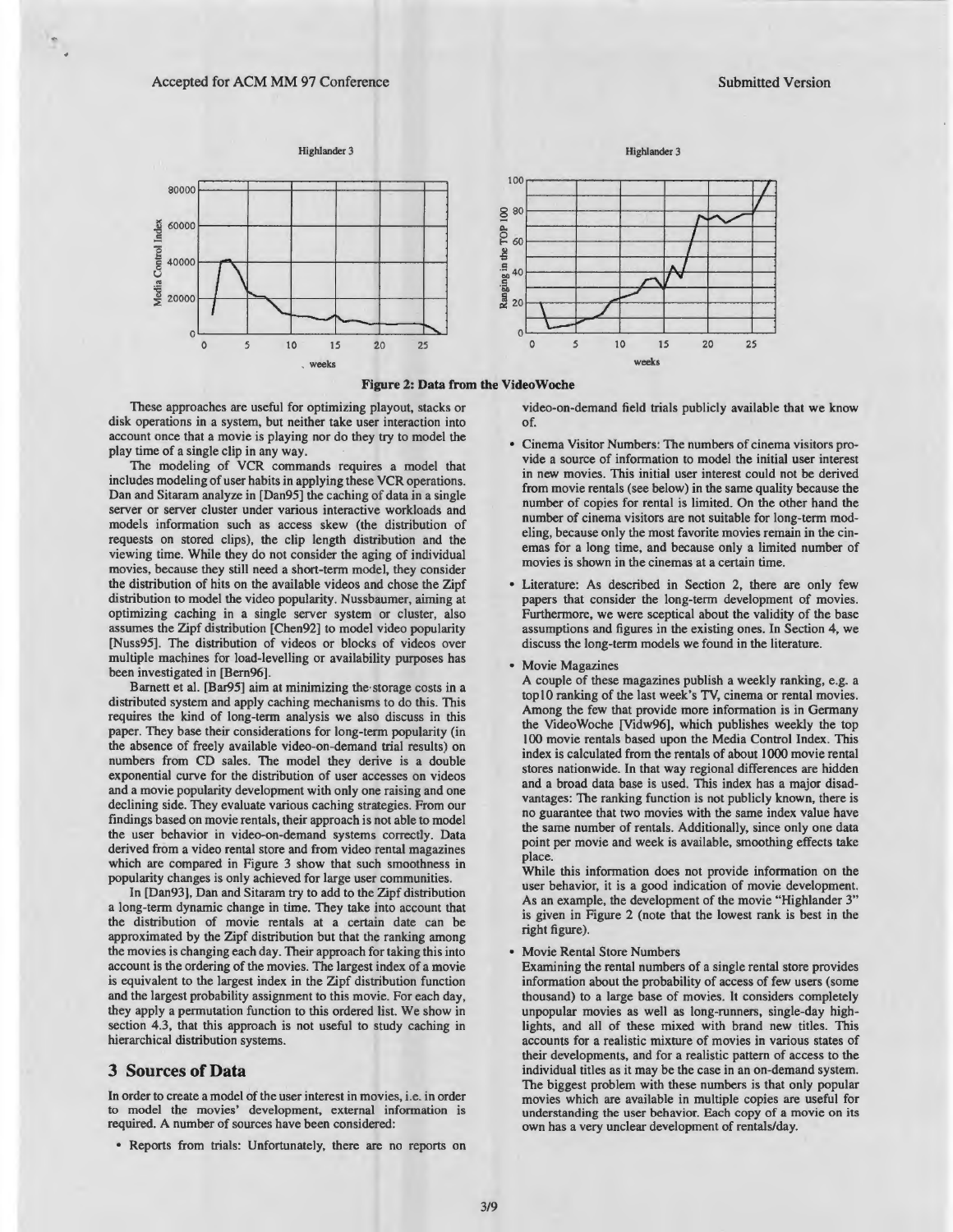

Figure 3: Comparison of rental store (left) and magazine numbers (right)

As the basis of this study, information from the Video Woche and from a single movie rental store were available (out of a long list of shops who refused to release information). The data of the Video Woche contained the index value of the toplOO movies as weil as their ranking. The data from the movie rental store contained for every rental or return transaction the date, time and movie name but no customer or price information. This allowed us to track the number of copies as well as the age of each movie.

#### 4 Verification and discussion

We integrate the knowledge derived from various data sources into our considerations, and verify the consistency of this data first.

#### 4.1 Large and Small User Population Data

We have to assume that the data from Video Woche magazine and that from the movie rental store have an applicable relation to each other. By the magazine's content, we are limited to the movies that are considered the top 100 country-wide. Figure 3 shows the comparison of the data from Video Woche magazine (right) and the curves of the rental store (left) for two movies (Highlander 3, Lion King). We have chosen these two movies as examples because they were the ones that experienced the largest number of accesses to themselves of those movies that remained in the top 100 list of VideoWoche for several weeks during the observation period. If movies with a lower number of accesses to them had been chosen, the similarity in trends with the magazine could have been illustrated only by smoothing the rentals, e.g. by showing the average rentals in three days. By selecting these movies, the similaries become visible without any smoothing. We conclude from the qualitative similarity of such curves (smoothing taking place by adding the rental numbers of 15 copies in one place versus the rental numbers of some 10000 copies in 1000 places) that the co-consideration of these two sources to build a single model would be acceptable.

#### 4.2 Small Population Data and the Literature

Section 4.1 demonstrates that the access patterns generated by small user populations can differ widely from the average user's behavior. The following shows that this affects the usefulness of the Zipf distribution for estimating hit probabilities. The Zipf distribution is defined as

$$
z(i) = \frac{C}{i}, C = 1/\left(\sum_{i=1}^{N} \frac{1}{i}\right)
$$

In this formula, N is the number of available movie titles. i is the index of a movie title in the list of N movies that are sorted in the order of decreasing popularity. lt is noteworthy that this distribution, which is typically used as the basis for investigations on video server operations, is completely independent of the number of users that access the set of movies.

To verify the applicability of the distribution to our data, we compare all days of one month in the period covered by the movie data and sort 250 representative movie titles by their popularity at these days. The resulting data is compared with the Zipf distribution for N=250. Figure 4 shows the first 100 entries of the resulting curves. lt presents the curves for the two days with the lowest and highest hit rate on the top 10 movies in one month in comparison with the Zipf distribution for the same number of movies.

lt becomes visible that the Zipf distribution, although quite similar to the actual rental probabilities, is somewhat optimistic for small user populations. The upper curve that was derived in this month may be restricted by the number of copies available in the rental store. The lower curve is not affected by this but shows that the diversity in user selection is wider than accounted for by the theoretical function. This implies that caching algorithms that are designed under the assumption that the Zipf distribution provides a worst-case or at least an average-case boundary for movie hit probability may underestimate the number of cache misses in a server at a low level of a distribution hierarchy.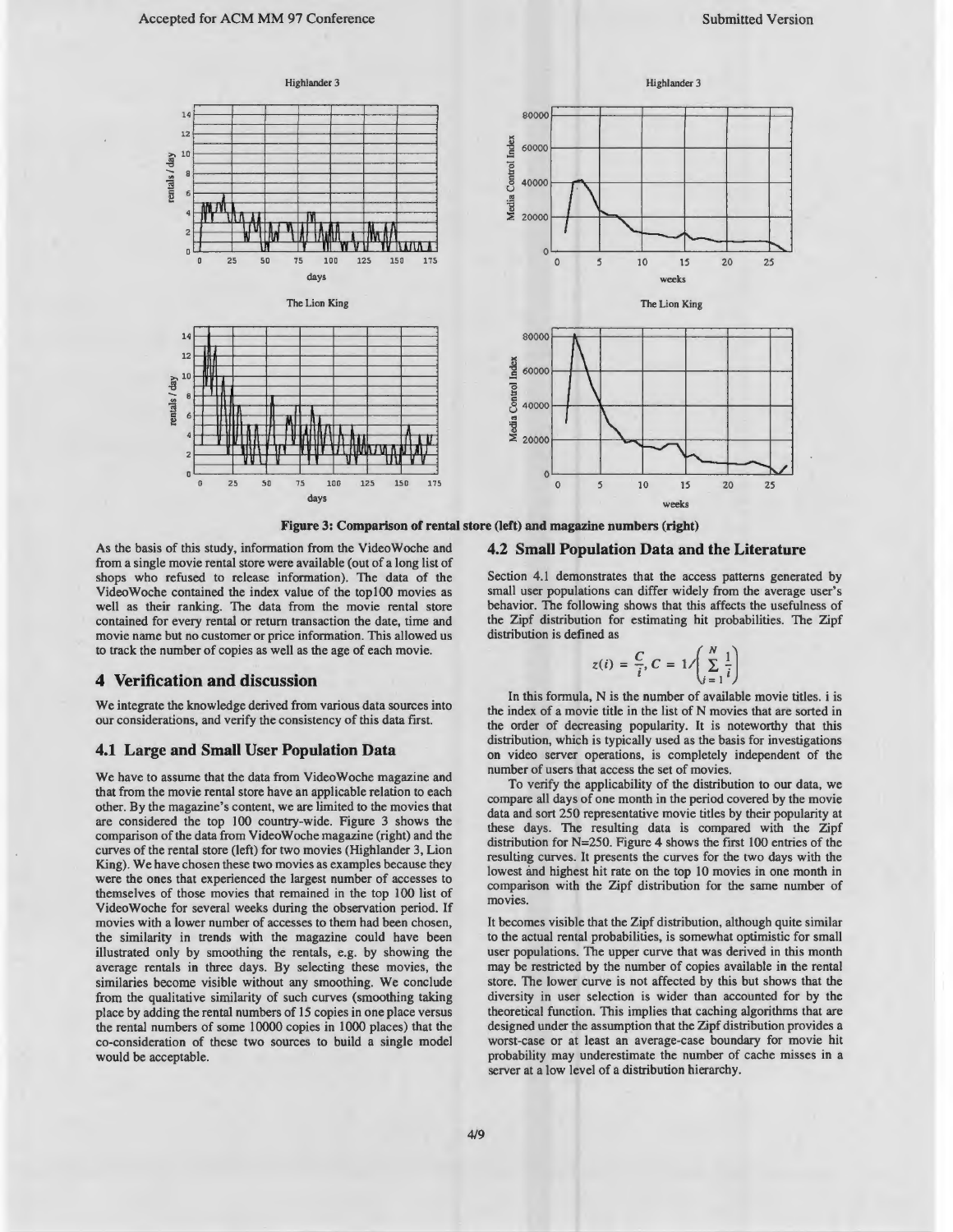#### Accepted for ACM MM 97 Conference

#### Submitted Version



## 4.3 Day-to-Day Changes

\.

The Zipf distribution is a static distribution that includes no model for the life cycle of movies. lt has already been shown by Barnett [Bar95] that the Zipf distribution in itself is not weil suited to simulate real data. Because of this, it is not applicable to investigations that consider temporal changes.

In order to compensate for this, Dan and Sitaram [Dan93] have created a model based on a modified rotation of movie rental probabilities. Each individual movie title is given an index number, and its current popularity is calculated by the Zipf distribution. After a fixed amount of time, new indices are calculated by rotating the indices. To reduce large jumps in the relevance of a specific movie, the left half of the movie indices is swapped before and after the rotation. By adding the rotation, they try to simulate dynamic changes in the rental probability of individual titles for the cache of a single server. They did not try to create this model for long-term variations.

When movies are sorted according to their relevance, the graphs in Figure *5* display the size of relevance changes from one measurement to the next. Graph 1 in Figure *5* shows this for the rotation model, assuming 150 movies. Obviously, it does not provide sufficient realism for long-term considerations.

Another simple approach would be the permutation of movies' relevances between days. Graph 2 shows the relevance changes for a system with 150 movies that assumes a daily permutation.

In comparison to these two models, graphs 3 and 4 provide two examples of relevance changes for real movies from a movie rental store with a small user population. The comparison demonstrates that an algorithm which calculates the location of movies' copies in a distribution tree with respect to relevance can not be verified with either of the two models.

## 5 Simulation Model

### 5.1 Modeling the Life Cycle

The data that we have available restricts the realism of our model although we consider it much more realistic for long-term changes than previous models.

We can extract the long-term development of favored movies primarily from the data of the movie magazine, which is based on a large, representative number of movie rental shops and on a large customer base. The raw numbers that we have available from the single rental store provide a verification for these numbers. They can also be used to check the credibility of the model for long-term development of the movies because the rental numbers are continuously collected even after the movie has left the top 100 ranking list. These raw numbers are also the only basis on which we can model the development of movies that never or only pointedly hit the top 100 list and old movies that have reached the bottom line of their development and are still chosen quite frequently.

The access patterns of individual users to movies at their access point (the rental store) can on the other hand not be derived from either of these sources. Rental movies are watched "off-line", i.e.



*519*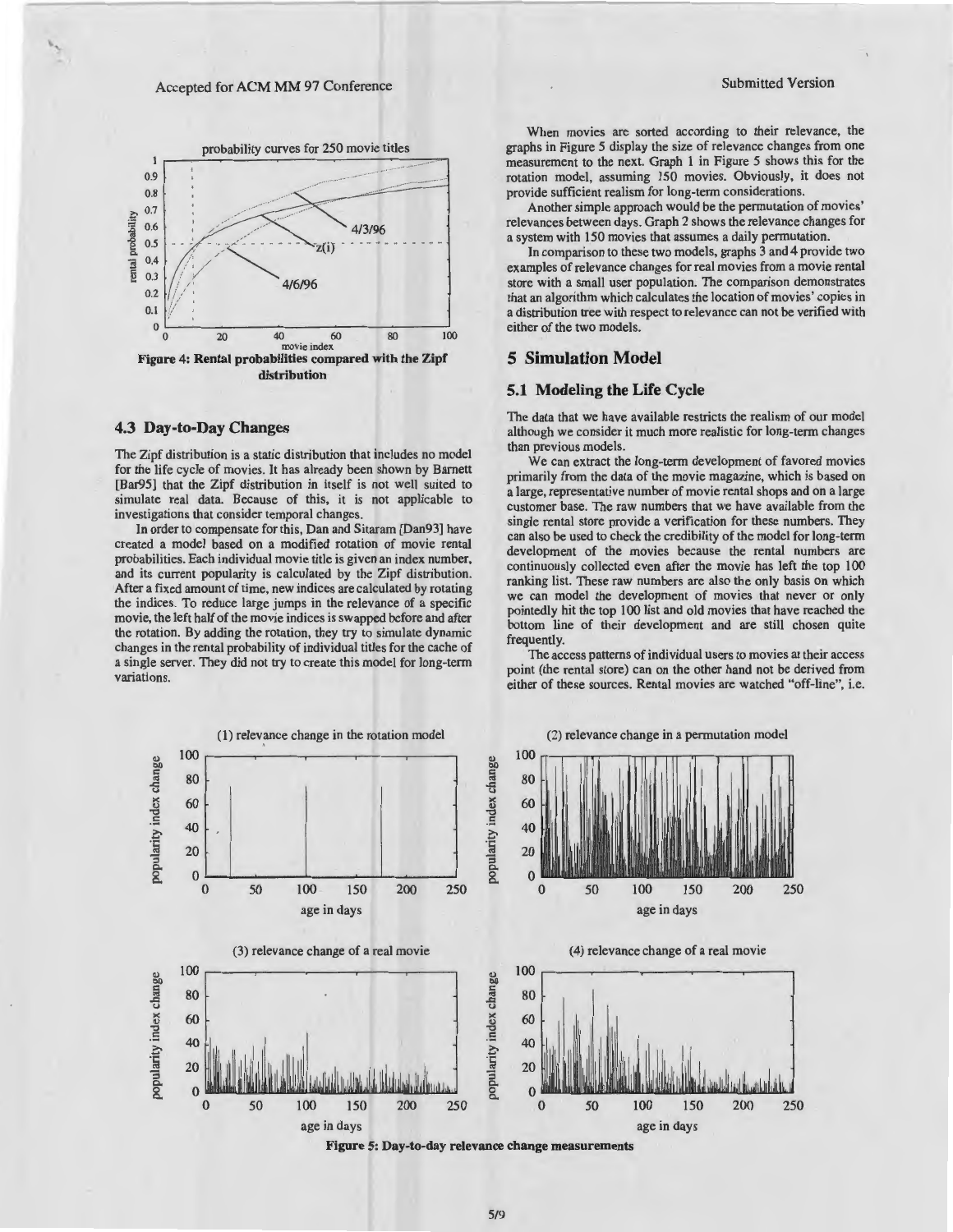Accepted for ACM MM 97 Conference

**.:'>UUlllJllt;U** \' '"-'• **.Jivu** 



Users are modeled as individual entities that initiate the retrieval of a movie. We expect the number of customers of a single video-on-demand server to be approximately constant, with a roughly constant interest in watching movies, i.e. the total number of movies that are retrieved by the customers is fixed. Since there are no restrictions to retrieving any video at any time in a true video-on-demand system, the model does not take any dependencies between various users into account. The only way for users to exhibit similarities is because of inter-dependencies arising from the handling of their requests by the on-demand system.

## **6 Conclusion**

In this paper, we have presented a new approach to movie life cycle modeling. We have shown that the current models for user requests in video-on-demand systems make assumptions that do not hold in the case of long-terrn investigations on distributed on-demand systems such as large-scale video-on-demand systems.

We have compared data on user requests from various sources, and deduced that two main issues in user request modeling have previously not been modeled adequately. These are the long-terrn life cycle of on-demand movies and the effects that varying user population sizes have on the usefulness of considering this life cycle at individual access points of the on-demand system.

Based on these observations, we have developed a model for request generation that is used as a component in simulations of video-on-demand systems.

Among the issues to be solved is that we have no parameters for a time-out value that determines when a waiting user will cancel a request. To reduce simulation time, we investigate simplifications for parts of a distribution system to generate a useful background load on higher-level servers.

Our model is able to model the day-to-day changes, but we need additional information on changes of user behavior throughout the day. It is convenient to assume that the popularity of a movie is changing slowly, but children's interests dominate the TV viewing population in the afternoon, while adults' interests dominate at night. Since this may render caches in a trivial caching server completely useless every few hours, we consider this a mandatory extension to our model.

In the future, we will use this component for the evaluation of automated distribution mechanisms in networks of on-demand servers. We have already applied the model to evaluate some wellknown caching algorithms in purely hierarchical distribution networks, and we will extend our evaluations to cover both more caching algorithms and other approaches like prefetching techniques and central decision making. We will also address topologies other than strict hierarchies.

## **References**

- [Bar95] Scott A. Barnett, Gary J. Anido, H.W. Beadle, "Caching Policies in a Distributed Video on-Demand System'', Proc . Australian Telecommunication Networks and Applications Conference 1995, Sydney
- [Bern96] C. Bernhardt, E. Biersack, "The Server Array: A Scalable Video Server Architecture", in "High-Speed Networking for Multimedia Applications", Kluwer Academic Publishers, 1996, ISBN 0-7923- 9681-2
- [Chen92] Y .S.Chen, "Mathematical modelling of empirical laws in computer application: A case study", Comput. Math. Applicat., pp. 77-78, Oct. 1992
- [Dan93] Asit Dan, Dinkar Sitaram, "Buffer Management Policy for an On-Demand Video Server", IBM Research Division, RC 19347
- [Dan95] Asit Dan, Dinkar Sitaram, "A Generalized Interval Caching Policy for Mixed lnteractive and Long Video Workloads", IBM Research Division, RC 20206 (89404), 9/28/95
- [Gol96] Leana Golubchik, John C. S. Lui, Richard R. Muntz, "Adaptive piggybacking: a novel technique for data sharing in video-on-demand storage servers", Multimedia Systems (1996) 4: 140-155
- [Hac96] Dick Hackenberg, "lnteractive TV Gets Serious", http://www.chiatday.com/cd. www /explor/emerg/ interactivetv.html, 20. September 1996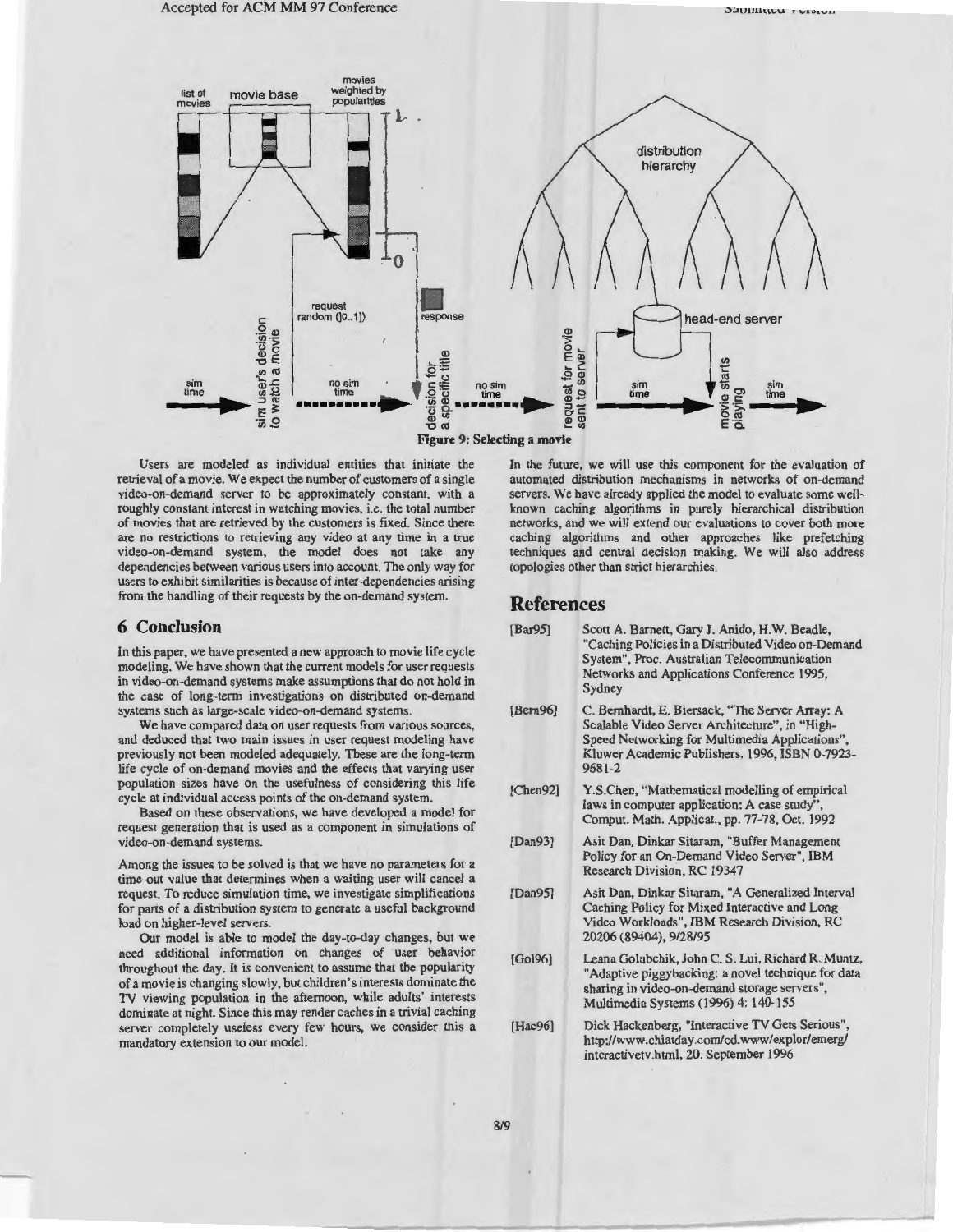#### Accepted for ACM MM 97 Conference

| Hes94al | H. Hessenmüller, W. Bartel ua.,                     |
|---------|-----------------------------------------------------|
|         | "Zugangsnetzstrukturen für interaktive Videodienste |
|         | (Teil1)", Der Fernmelde Ingenieur (1994) 8, Verlag  |
|         | für Wissenschaft und Leben Georg Heidecker          |
|         | GmbH, Erlangen                                      |
|         |                                                     |

- [Hes94b] H. Hessenmüller, W. Bartei ua., "Zugangsnetzstrukturen für interaktive Videodienste (Tei12)", Der Fernmelde Ingenieur(l994)9, Verlag für Wissenschaft und Leben Georg Heidecker GmbH, Erlangen
- [Hod95] Winston William Hodge, "Interactive Television: a comprehensive guide for multimedia technologists", McGraw-Hill, 1995
- [Litt61] J. D. C. Little, "A Proof of the Queueing Formula L=IW", Operations Research, No.9 pp. 383-387, 1961
- [Litt94a] T. D. C. Little, D. Venkatesh, "Prospects for Interactive Video-on-Demand", IEEE Multimedia, Vol. 1, No. 3, Fall 1994, pp. 14-24
- [Litt94b] T. D. C. Little, D. Venkatesh, "Popularity-based Assignment of Movies to Storage Devices in a Video-on-Demand System", ACM Multimedia Systems, 1994
- [Nuss95] J.P. Nussbaumer, B.V. Patel, F. Schaffa, J.P.G. Sterbenz, "Networking requirements for interactive video on demand", IEEE Journal on Selected Areas in Communication, 13(5), pp.779-787, 1995

[Ov94] "Interactive Television: the Market Opportunity", Ovum Limited, 1994, ISBN 0 903969 94 7

Judith Jeffcoate, John Mattews, "Interactive Television: The Market Opportunity Update 1", Ovum Limited, 1994 Judith Jeffcoate, Paul Lee, John Matthews, "Interactive Television: the Market Opportunity Update 2", Ovum Limited, 1995

- [Ram91] R. Ramarao, V. Ramamoorthy, "Architectural Design of On-Demand Video Delivery Systems: The Spatio-Temporal Storage Allocation Problem", IEEE ICC, 1991
- [Sam95] S. Sampathkumar, P.V. Rangan, "Interactive Multimedia Services on Cable TV Networks", it+ti, Vol. 37, No. 4195
- [Shah97] C.Shahabi, M.H. Alshayeji, S.Wang, "A Redundant Hierarchical Structure for a Distributed Continuous Media Server", IDMS 97 - to appear
- [Sheu97] S. Sheu, K.A. Hua, W. Tavanapong, "Chaining: A Generalized Batching Technique for Video-on-Demand Systems", ICMCS 97 - to appear
- [Tetz94] W. Tetzlaff, M. Kienzle, D. Sitaram, "A Methodology for Evaluating Storage Systems in Distributed and Hierarchical Video Servers", COMPCON 94 Conference Proceedings, pp.430-439
- [Tew95] Renu Tewari, Rajat Mukherjee, Daniel M. Dias, "Real-Issues for Clustered Multimedia Servers", IBM Research Division, RC 20108, 6/20/95
- [Vidw96] "Video Woche", Entertainment Media Verlag GmbH & Co.oHG, Stahlgruberring 11a, 81829 München